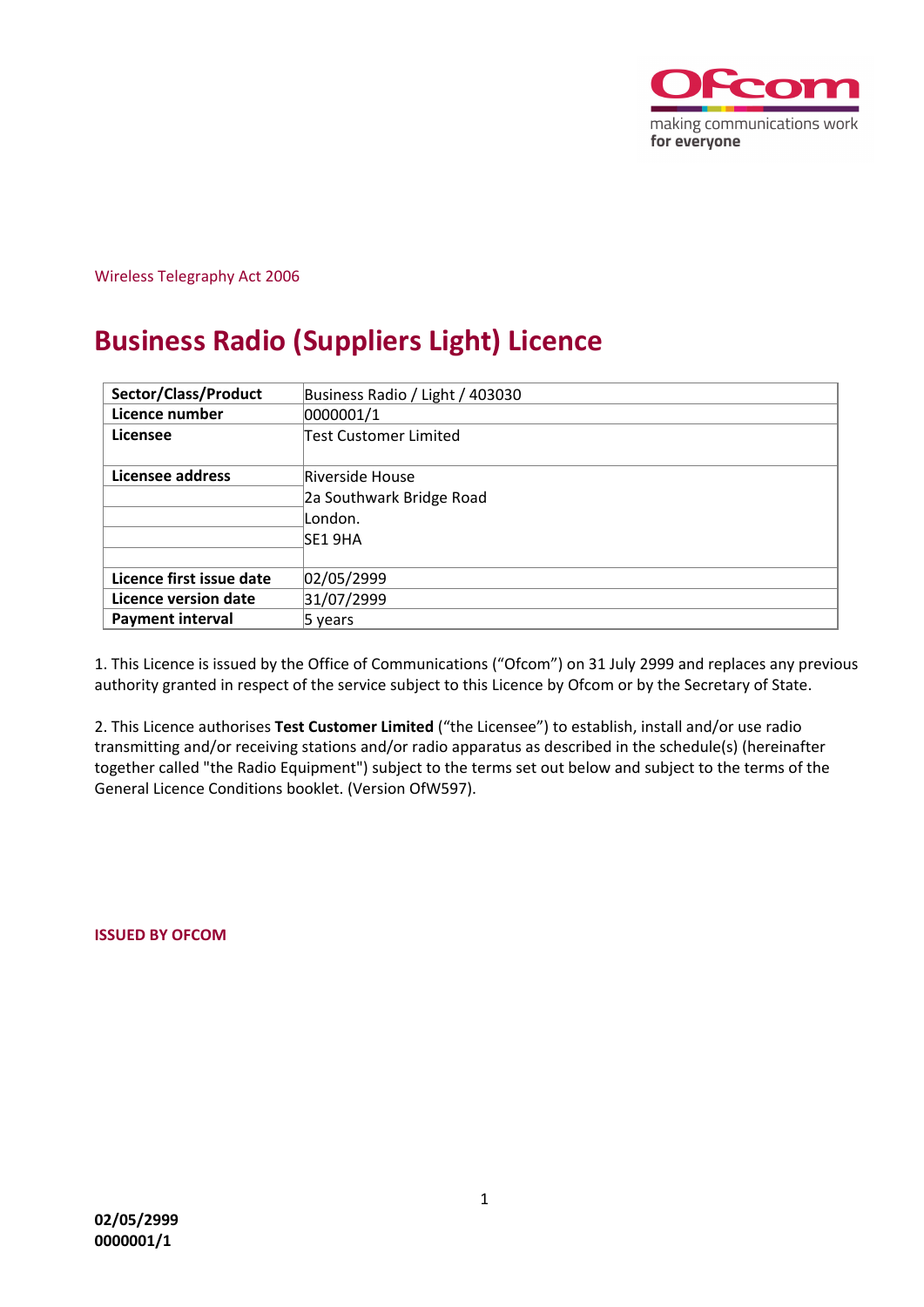

## **BUSINESS RADIO (SUPPLIERS LIGHT) LICENCE**

# **SCHEDULE 1 TO LICENCE NUMBER 0000001/1 DESCRIPTION OF RADIO EQUIPMENT COVERED BY THIS LICENCE**

This schedule forms part of Licence 0000001/1, issued to **Test Customer Limited**, the Licensee on 02 May 2999 and describes the Radio Equipment covered by the Licence and the purpose for which the Radio Equipment may be used.

## **1. Description of the Radio Equipment Licensed**

1.1 In this Licence, the Radio Equipment means sending and receiving station(s) ("mobile stations") for wireless telegraphy as defined in paragraph 2 below.

### **2. Purpose of the Radio Equipment**

- 2.1 Subject to the administrative and technical requirements set out in this and the subsequent schedule(s) to this Licence, the Licensee and any person authorised to act on the Licensee's behalf is hereby authorised to:
	- (a) install and make test transmissions during the service and repair of Business Radio ("BR") and marine equipment ("service and repair");
	- (b) hire to a person ("the customer") for use in connection with the business of the customer ("hiring"):
		- (i) BR equipment for a period not exceeding one year;
	- (c) allocate to a customer for use in connection with the business of the customer, pending an application by that customer for an operational licence granted under the Wireless Telegraphy Act 2006 ("parking"):
		- (i) BR equipment for a period not exceeding 3 months;
	- (d) demonstrate to a customer for use in connection with the business of the customer ("demonstration"):
		- (i) BR equipment for a period not exceeding 28 days.

# **3. Interface Requirements for the Radio Equipment Use**

- (a) Use of the radio equipment shall be in accordance with the following Interface Requirement:
	- (i) IR 2044 for "Business Radio Land Mobile Services, covering Area Defined, Technically Assigned and Light Licence Authorisations";
	- (ii) or for equipment first placed on the market before 8 April 2000, is required to be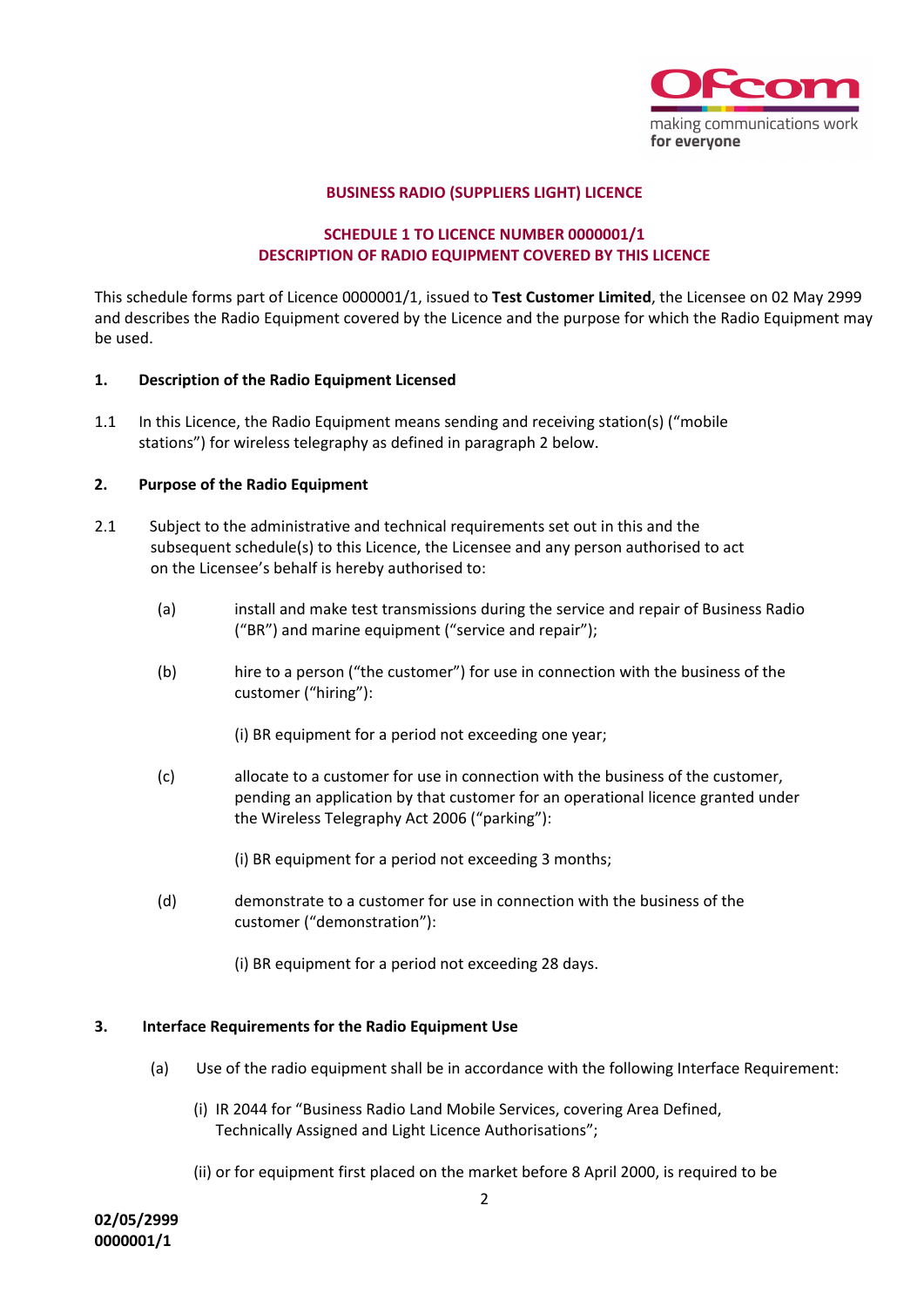

type approved in accordance with the appropriate published technical performance standards authorised at the date of installation of the Radio Equipment, subject to any modifications authorised by Ofcom.

## **4. Special Conditions Relating to the Activities of the Licensee**

- 4.1 The Licensee shall ensure that:
	- (a) all reasonable steps are taken to ensure that the use of Radio Equipment by a customer complies with the conditions of this Licence;
	- (b) the Radio Equipment:

(i) is operated in accordance with the transmission characteristics (including frequencies, ERP, and antenna heights) specified in the schedule(s) except where prior written authority has been obtained from Ofcom;

(ii) is not used to transmit music, broadcast programmes or obscene or offensive language;

- (iii) not used as a public address system; and
- (iv) not used to send misleading messages.
- (c) Upon receipt of messages not connected with the business of the Licensee, the Licensee or any person using the Radio Equipment shall not:

(i) make known the contents of any such message, its origin or destination, its existence or the fact of its receipt to any person, except to a duly authorised officer of the Her Majesty's Government, a person authorised by Ofcom or in the course of legal proceedings or for the purpose of any report thereof; and

(ii) retain any copy or make any use of any such message, or allow it to be reproduced in writing, copied or made use of.

#### **5. Information**

- 5.1 The Licensee shall:
	- (a) inform customers of the following matters in writing before use of the Radio Equipment commences:

(i) the terms of the licence that governs the use of the Radio Equipment supplied;

(ii) that failure to meet the terms of this Licence may result in the closedown of the Radio Equipment; and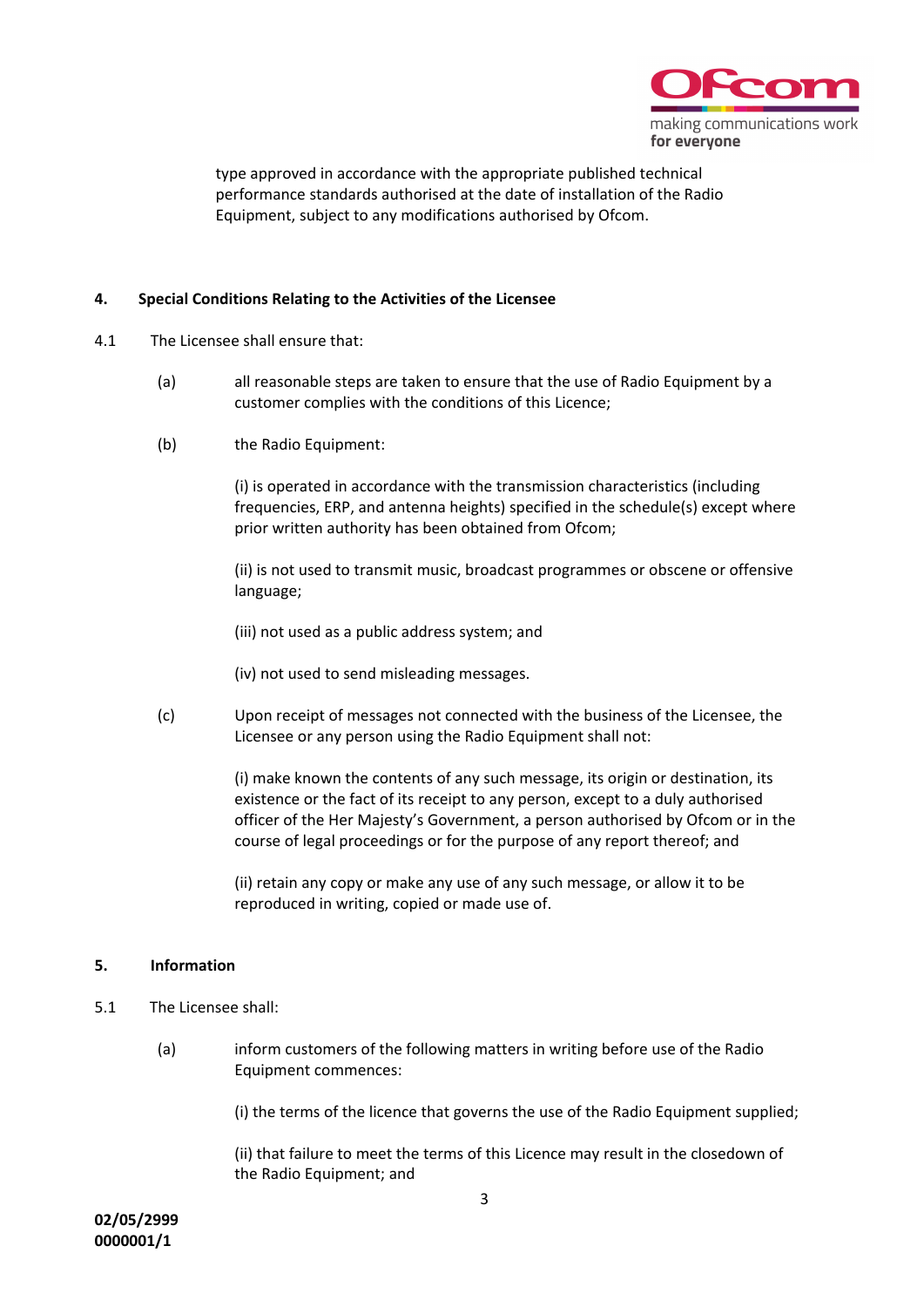

(iii) the penalties for improper use of the Radio Equipment.

- (b) inform hire customers in writing before use of the Radio Equipment commences that where the Radio Equipment is used beyond the time limits specified in paragraph 2 above, they must apply to Ofcom for an appropriate BR licence; and
- (c) give to hire customers a copy of the hire contract before use of the Radio Equipment commences, which must be kept with the Radio Equipment.

## **6. Technical Conditions**

| (a) | The maximum permitted ERP for base stations is 10 Watts;                              |
|-----|---------------------------------------------------------------------------------------|
| (b) | The maximum permitted ERP for mobile stations is 25 Watts; and                        |
| (c) | The maximum permitted base station antenna height above ground level is 20<br>metres. |

## **7. Interpretation**

In this schedule:

- (a) "ERP" means effective radiated power, which is the power radiated from the antenna in the direction of maximum radiation and is relative to a half wave dipole; and
- (b) IR" means the United Kingdom Radio Interface Requirement published by Ofcom in accordance with Article 8 of the Radio Equipment Directive (Directive 2014/53/EU of the European Parliament and of the Council on the harmonisation of the laws of the Member States relating to the making available of radio equipment on the market (known as the Radio Equipment Directive)).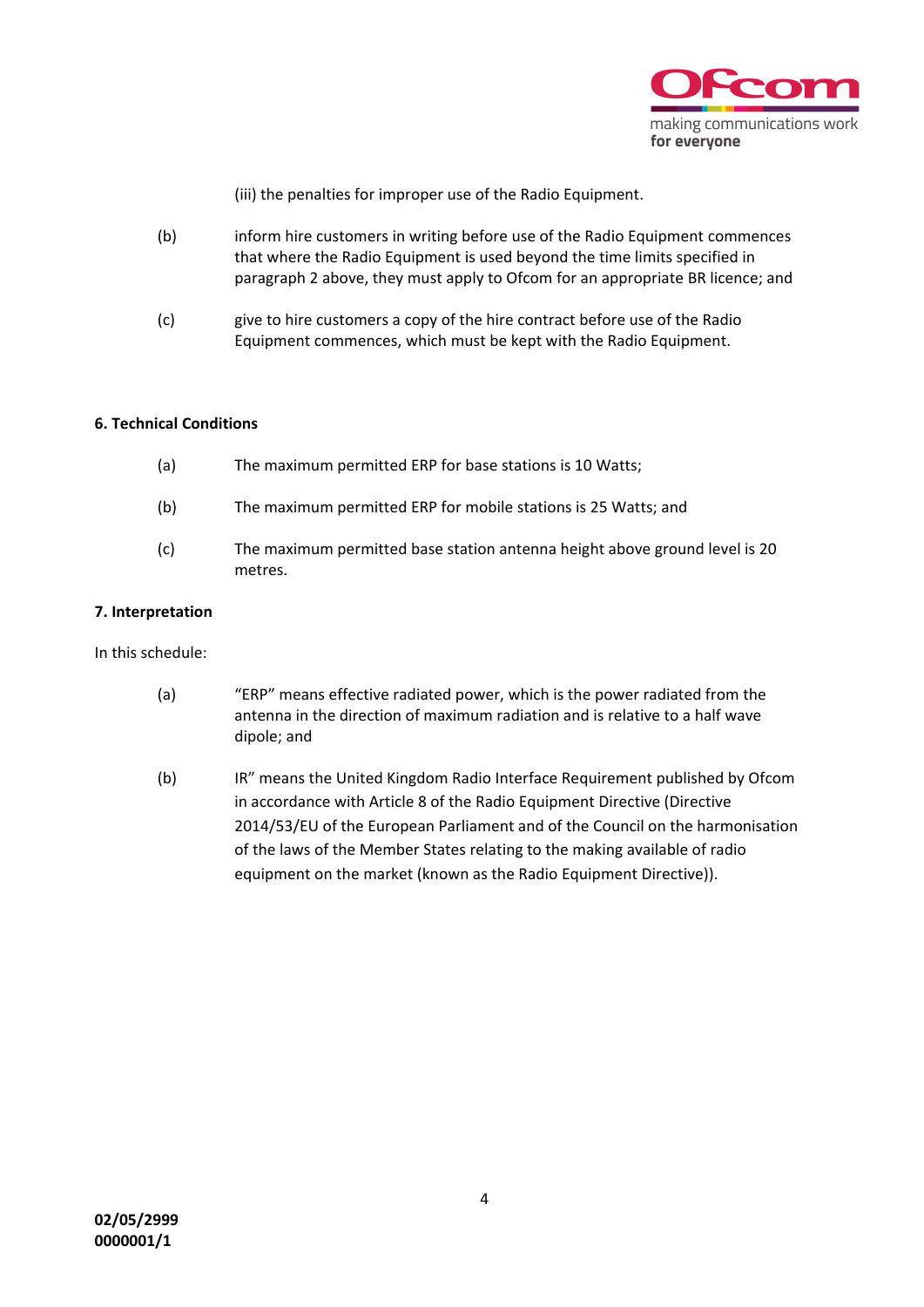

# **BUSINESS RADIO (SIMPLE SITE) LICENCE**

# **SCHEDULE 2**

| Licence<br>No | 0000001/1 | Licence<br>version | 31 July 2999 | Payment<br>interval | 5 years |
|---------------|-----------|--------------------|--------------|---------------------|---------|
|               |           | date               |              |                     |         |

# **Dual Frequencies**

| Base (MHz) | Mobile (MHz) | <b>Bandwidth (kHz)</b> |
|------------|--------------|------------------------|
| 82.1250    | 68.6250      | 12.5                   |
| 85.8750    | 72.3750      | 12.5                   |
| 163.2875   | 158.7875     | 12.5                   |
| 163.6875   | 159.1875     | 12.5                   |
| 163.7500   | 159.2500     | 12.5                   |
| 163.8500   | 159.3500     | 12.5                   |
| 163.9000   | 159.4000     | 12.5                   |
| 163.9250   | 159.4250     | 12.5                   |
| 163.9500   | 159.4500     | 12.5                   |
| 167.2000   | 172.0000     | 12.5                   |
| 453.6875   | 460.1875     | 12.5                   |
| 454.4250   | 461.4250     | 25.0                   |
| 456.3875   | 461.8875     | 12.5                   |
| 456.9875   | 462.4875     | 12.5                   |
| 456.0125   | 461.5125     | 12.5                   |
| 456.3375   | 461.8375     | 12.5                   |
| 456.4625   | 461.9625     | 12.5                   |
| 456.5625   | 462.0625     | 12.5                   |
| 456.6875   | 462.1875     | 12.5                   |
| 456.9250   | 462.4250     | 12.5                   |
| 456.9625   | 462.4625     | 12.5                   |

# **Single Frequencies**

| <b>Base/Mobile (MHz)</b> | <b>Bandwidth (kHz)</b> |
|--------------------------|------------------------|
| 26.8350                  | 25.0                   |
| 26.9200                  | 25.0                   |
| 48.9750                  | 12.5                   |
| 48.9875                  | 12.5                   |
| 68.6250                  | 12.5                   |
| 72.3750                  | 12.5                   |